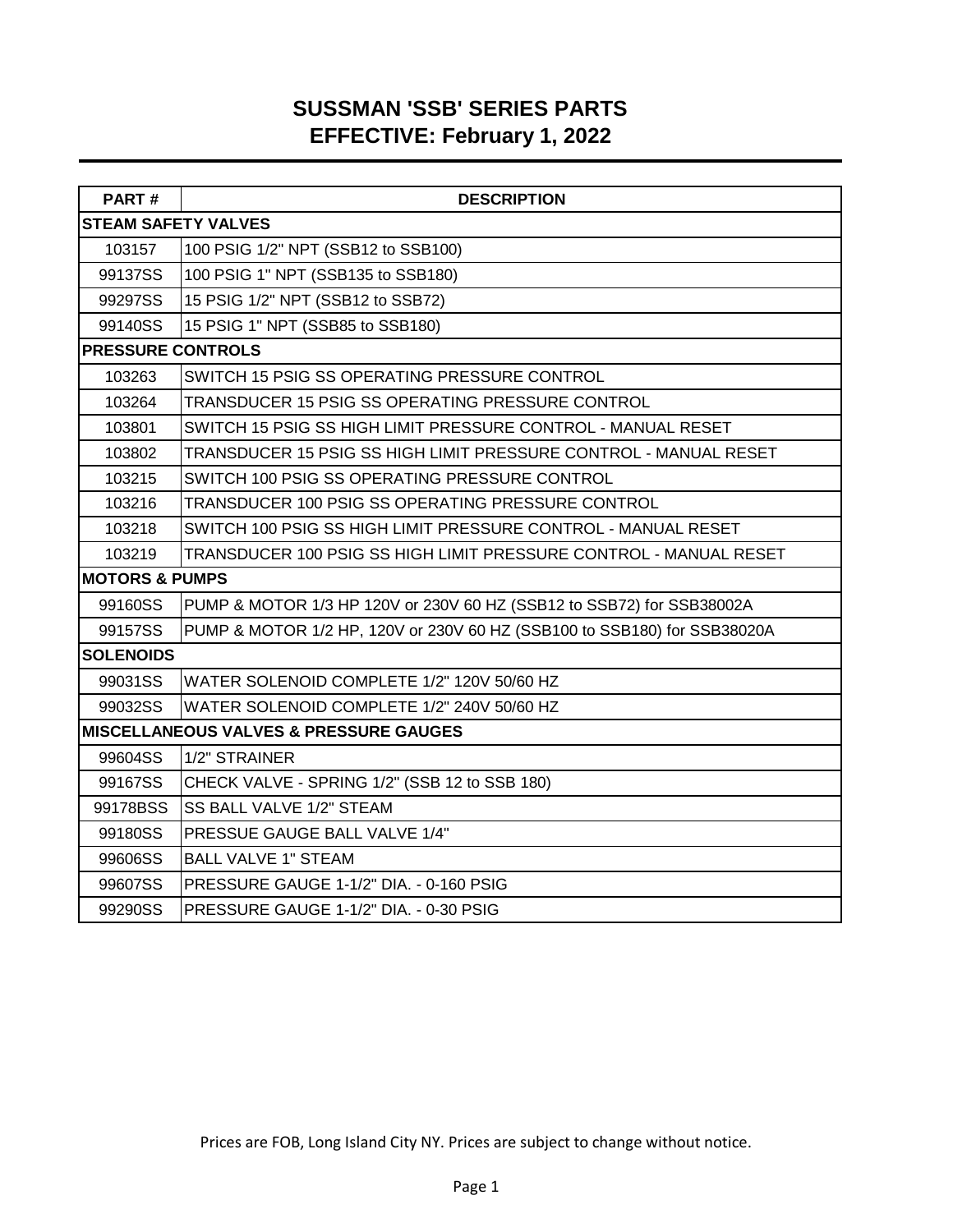# **SSB PARTS IST**

| PART#                             | <b>DESCRIPTION</b>                                            |
|-----------------------------------|---------------------------------------------------------------|
| <b>TERMINAL BLOCK &amp; FUSES</b> |                                                               |
| 99207                             | TERMINAL BLOCK, 3 POLE 150 AMP (SSB12 to SSB18)               |
| 99264-6                           | <b>FUSE - 10 AMP 250V</b>                                     |
| 99209B                            | FUSE CUT OUT 1 POLE                                           |
| 99314                             | POWER CIRCUIT FUSE 250V 60 A (SSB72 to SSB180, 208/3 & 240/3) |
| 99315                             | FUSE BLOCK for 99314                                          |
| 99316                             | POWER CIRCUIT FUSE 600V 60 A (SSB72 to SSB180, 480/3 & 600/3) |
| 99317                             | FUSE BLOCK for 99316                                          |
| 99539                             | POWER CIRCUIT FUSE 600V 60 A Class "J"                        |
| 99545                             | TERMINAL BLOCK for CONTROL CIRCUIT                            |
| 99593                             | TERMINAL BLOCK (215A) for 5 CONTACTORS                        |
| 99594                             | TERMINAL BLOCK (325A) for 6 CONTACTORS                        |
| 99596                             | TERMINAL BLOCK (575A) for 10 CONTACTORS                       |
| <b>MISCELLANEOUS</b>              |                                                               |
| 92827                             | TOGGLE SWITCH                                                 |
| 92829                             | PILOT LIGHT                                                   |
| 92830                             | BOILER ON/OFF SWITCH W/PILOT LIGHT                            |
| 99348                             | <b>AUX LWCO RESET SWITCH</b>                                  |
| 99363                             | RELAY DPDT - 120V                                             |
|                                   | <b>BOILER GASKET, FLANGE &amp; BOLTS</b>                      |
| 99087                             | BLANK FLANGE 4-1/2 x 4-1/2 (SSB Series)                       |
| 99096B                            | GASKET (BLACK - NO SLIC-TITE USED)                            |
| 99547Z                            | 3/4 IN. ELEMENT BOLT (QTY of 1)                               |
| 99547                             | 3/4 IN. ELEMENT BOLT (QTY of 6)                               |
| 99524-6T                          | 18" #6 WIRE WITH TERMINAL END                                 |
| 99524                             | #6 WIRE (per ft.)                                             |
| 97116                             | <b>RING TERMINAL</b>                                          |
| 103540                            | BOILER GASKET KIT (INCLUDES 99096B GASKET & 99547 BOLTS (6)   |
|                                   | <b>AUTOMATIC BLOWDOWN SYSTEM</b>                              |
| 103662                            | TIME CLOCK - 120V, 60 HZ                                      |
| 99353                             | DELAY TIMER RELAY 130 BOARD                                   |
| 103661                            | MOTOR DRIVEN BALL VALVE - 120V 1" NPT                         |

Prices are FOB, Long Island City NY. Prices are subject to change without notice.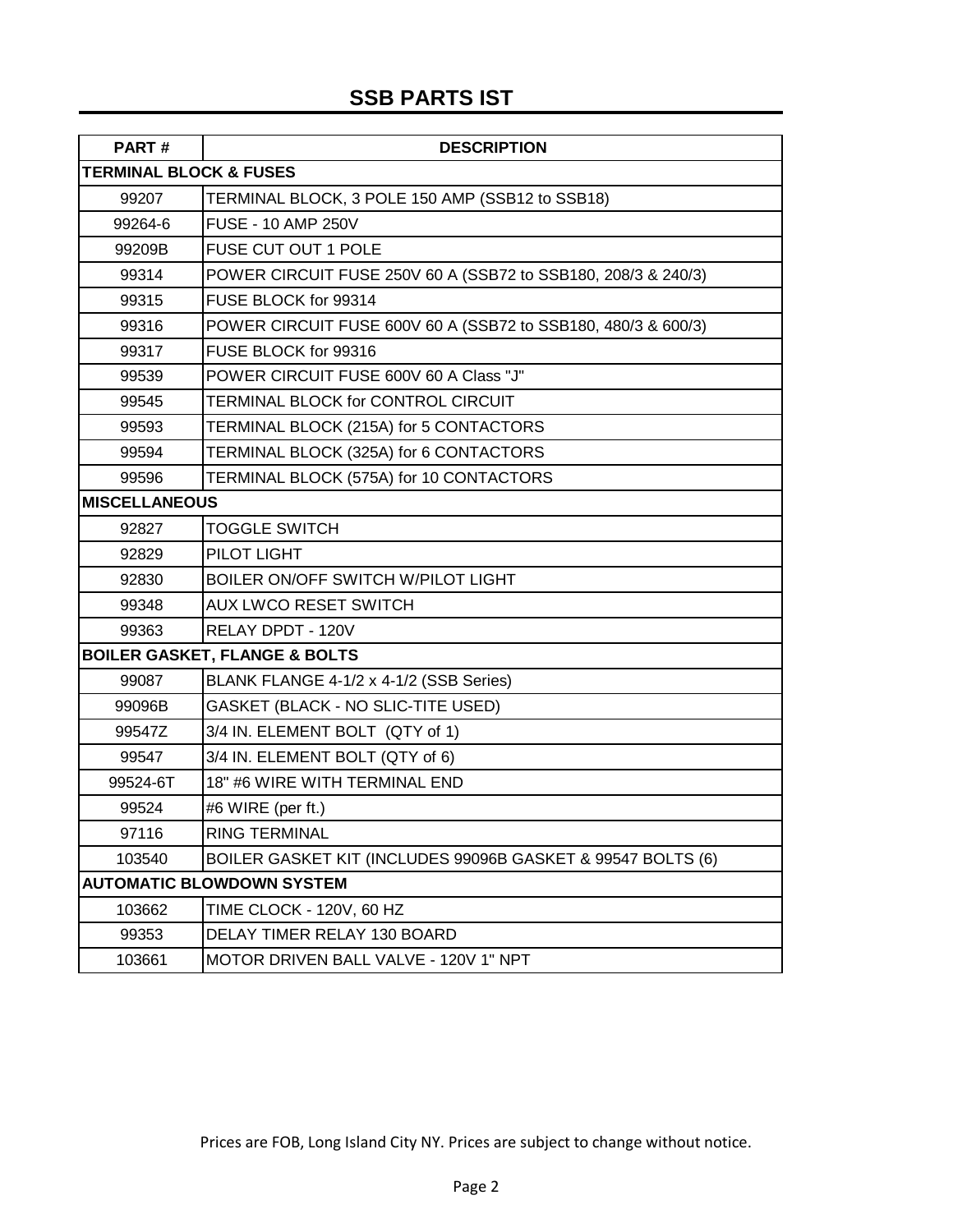# **SSB PARTS LIST**

| PART#         | <b>DESCRIPTION</b>                                                          |
|---------------|-----------------------------------------------------------------------------|
| <b>CUTOFF</b> | PARTS FOR MERCOID AUTOMATIC FLOAT FEED CONTROL & LOW WATER                  |
| 99601F        | <b>FLOAT</b>                                                                |
| 99601G        | <b>GASKET FOR MERCOID</b>                                                   |
| 99601SS       | LOW WATER CUTOFF & AUTOMATIC WATER FEEDER,<br><b>MERCOID FLOAT ASSEMBLY</b> |
|               | <b>SOLID STATE PROBE TYPE LOW WATER CUTOFF &amp; WATER FEED CONTROLS</b>    |
| 90229         | <b>SPARK PLUG</b>                                                           |
| 90229-1       | AUXILIARY LOW WATER CUT OFF PROBE                                           |
| 99807B        | STAINLESS STEEL PROBE - 9 IN.                                               |
| 90241MRSS     | AUXILIARY LOW WATER CUT OFF BOARD - SSB 120/1                               |
| 90242MRSS     | AUXILIARY LOW WATER CUT OFF BOARD - SSB 240/1 Export                        |
| 103163        | PROBE BOOT                                                                  |

### **SSB HEATING ELEMENTS**

| <b>PART#</b> | KW   | <b>VOLTAGE/PHASE</b> |
|--------------|------|----------------------|
| 39123BSS     | 12   | 208/3                |
| 39123CSS     | 12   | 240/3                |
| 39123DSS     | 12   | 380/3                |
| 39123ESS     | 12   | 415/3                |
| 39123FSS     | 12   | 480/3                |
| 39123GSS     | 12   | 600/3                |
| 39183GSS     | 18   | 600/3                |
| 39183BSS     | 18   | 208/3                |
| 39183CSS     | 18   | 240/3                |
| 39183DSS     | 18   | 380/3                |
| 39183ESS     | 18   | 415/3                |
| 39183FSS     | 18   | 480/3                |
| 39183GSS     | 18   | 600/3                |
| 39223CSS     | 22.5 | 240/3                |
| 39223DSS     | 22.5 | 380/3                |
| 39223FSS     | 22.5 | 480/3                |

Elements shipped with gasket and bolts.

Prices are FOB, Long Island City NY. Prices are subject to change without notice.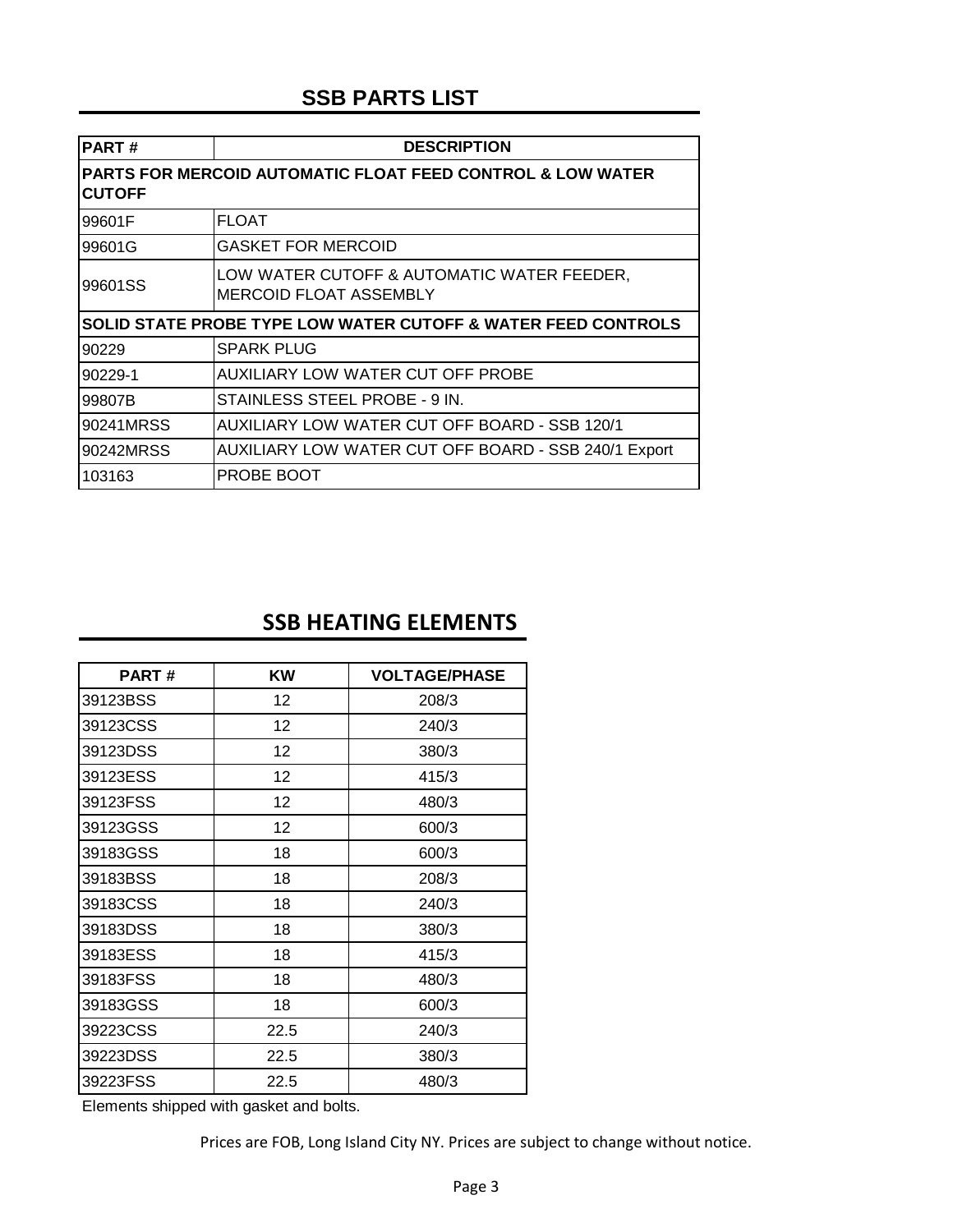## **SSB ELEMENT SELECTION CHART**

| <b>BOILER</b>  | <b>Total KW</b> | <b>ELEMENTS</b> |           |                |           |  |
|----------------|-----------------|-----------------|-----------|----------------|-----------|--|
| <b>MODEL#</b>  |                 | <b>QTY</b>      | <b>KW</b> | <b>QTY</b>     | <b>KW</b> |  |
| <b>SSB-12</b>  | 12              | 1               | 12        |                |           |  |
| <b>SSB-18</b>  | 18              |                 |           | 1              | 18        |  |
| <b>SSB-24</b>  | 24              | $\overline{2}$  | 12        |                |           |  |
| <b>SSB-30</b>  | 30              | 1               | 12        | 1              | 18        |  |
| <b>SSB-36</b>  | 36              |                 |           | $\overline{2}$ | 18        |  |
| <b>SSB-48</b>  | 48              | 1               | 12        | $\overline{2}$ | 18        |  |
| <b>SSB-60</b>  | 60              | $\overline{2}$  | 12        | $\overline{2}$ | 18        |  |
| <b>SSB-72</b>  | 72              |                 |           | 4              | 18        |  |
| <b>SSB-85</b>  | 84              | 1               | 12        | 4              | 18        |  |
| <b>SSB-100</b> | 108             |                 |           | 6              | 18        |  |
| <b>SSB-135</b> | 144             |                 |           | 8              | 18        |  |
| <b>SSB-160</b> | 157.5           |                 |           | $\overline{7}$ | 22.5      |  |
| <b>SSB-180</b> | 180             |                 |           | 8              | 22.5      |  |

ELEMENT PART NO. 39 X X X



Example: 39183B - 18kW, 3 Phase, 208 Volts

Prices are FOB, Long Island City NY. Prices are subject to change without notice.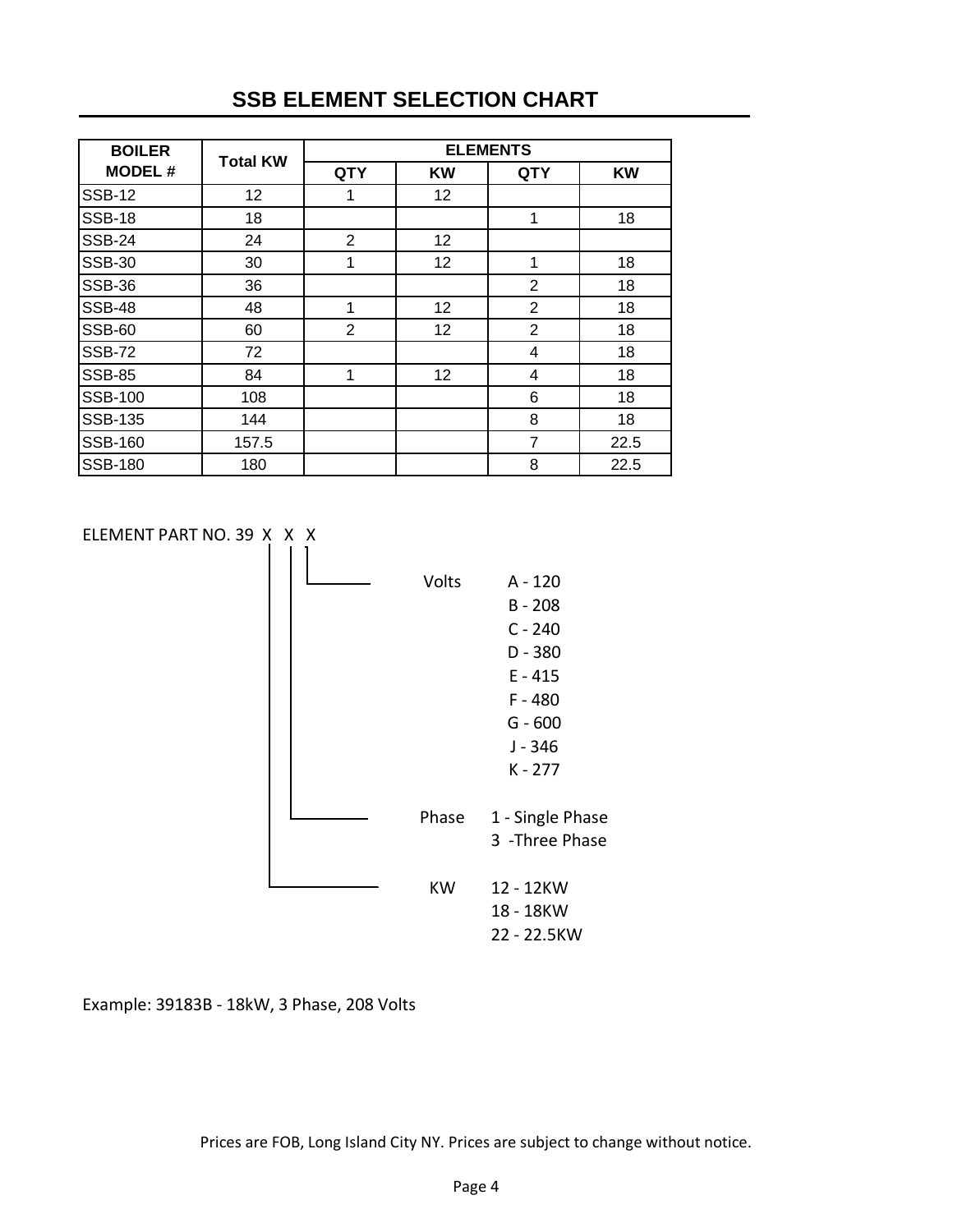|                   | <b>QUANTITY AND AMPS</b> |                    |            |          |          |          |          |          |          |
|-------------------|--------------------------|--------------------|------------|----------|----------|----------|----------|----------|----------|
|                   |                          | <b>VOLTS/PHASE</b> |            |          |          |          |          |          |          |
| <b>BOILER</b>     | 208/1                    | 240/1              | 208/3      | 240/3    | 346/3    | 380/3    | 415/3    | 480/3    | 600/3    |
| SSB <sub>12</sub> | $1 - 75$                 | $1 - 60$           | $1 - 50$   | $1 - 50$ | $1 - 50$ | $1 - 50$ | $1 - 50$ | $1 - 50$ | $1 - 50$ |
| SSB <sub>18</sub> | $\ast$                   | $\ast$             | $1 - 60$   | $1 - 50$ | $1 - 50$ | $1 - 50$ | $1 - 50$ | $1 - 50$ | $1 - 50$ |
| <b>SSB24</b>      | $2 - 75$                 | $2 - 60$           | $2 - 50$   | $2 - 50$ | $1 - 50$ | $1 - 50$ | $1 - 50$ | $1 - 50$ | $1 - 50$ |
| <b>SSB30</b>      | --                       |                    | $2 - 60$   | $2 - 50$ | $1 - 60$ | $1 - 50$ | $1 - 50$ | $1 - 50$ | $1 - 50$ |
| SSB <sub>36</sub> | --                       | --                 | $2 - 60$   | $2 - 50$ | $1 - 75$ | $1 - 60$ | $1 - 60$ | $1 - 50$ | $1 - 50$ |
| SSB48             | $- -$                    | --                 | $3 - 60$   | $3 - 50$ | $2 - 60$ | $2 - 50$ | $2 - 50$ | $2 - 50$ | $2 - 50$ |
| <b>SSB60</b>      | $- -$                    | --                 | 4-60       | $4 - 50$ | $2 - 60$ | $2 - 50$ | $2 - 50$ | $2 - 50$ | $2 - 50$ |
| <b>SSB72</b>      | --                       | --                 | 4-60       | $4 - 50$ | $2 - 75$ | $2 - 60$ | $2 - 60$ | $2 - 50$ | $2 - 50$ |
| <b>SSB85</b>      | --                       | --                 | 1-50, 4-60 | $5 - 50$ | Factory  | $3 - 60$ | Factory  | $3 - 50$ | $3 - 50$ |
| <b>SSB100</b>     | --                       | --                 | $6 - 60$   | $6 - 50$ | $3 - 75$ | $3 - 60$ | $3 - 60$ | $3 - 50$ | $3 - 50$ |
| <b>SSB135</b>     | --                       | --                 | 8-60       | $8 - 50$ | $4 - 75$ | 4-60     | 4-60     | 4-50     | $4 - 50$ |
| <b>SSB160</b>     | --                       | --                 | 7-75       | 7-60     | 7-50     | 4-75     | 4-75     | 4-60     | $4 - 50$ |
| <b>SSB180</b>     |                          |                    | $8 - 75$   | 8-60     | $8 - 50$ | 4-75     | $4 - 75$ | 4-60     | $4 - 50$ |

#### **SSB CONTACTOR SELECTION CHARTS**

\* For SSB18, single phase, 208V and 240V use P/N 99006B, 50 A-4 Pole Contactor

#### **CONTACTOR PART NUMBER SELECTION:**

|             | VOLTS: 208/240/480/600          | VOLTS: 346 / 380 / 415  |
|-------------|---------------------------------|-------------------------|
| <b>AMPS</b> | <b>ICONTROL CIRC: 120V COIL</b> | CONTROL CIRC: 240V COIL |
| 50          | P/N 99003                       | P/N 99001               |
| 60          | P/N 99075                       | P/N 99007               |
| 75          | P/N 102206-1                    | P/N 102206              |

Example: For SSB72 240V 3 phase, there are 4 contactors, 50 amps each (Part Number is 99003, 120V Coil).

| <b>CONTACTOR PART</b><br><b>NUMBER</b> | <b>DESCRIPTION</b>                                  |
|----------------------------------------|-----------------------------------------------------|
| 103834                                 | PUMP CONTACTOR 120V 1 POLE                          |
| 103834C                                | PUMP CONTACTOR 240V 1 POLE                          |
| 99001                                  | CONTACTOR 50 AMP RATING 230V 50/60 HZ               |
| 99003                                  | CONTACTOR 50 AMP RATING 120V 50/60 HZ (208 AND 480) |
| 99006B                                 | CONTACTOR 50 AMP RATING 4 POLE 120V 50/60 HZ        |
| 99007                                  | CONTACTOR 60 AMP RATING 240V 50/60 HZ               |
| 102206-1                               | CONTACTOR 75 AMP RATING 120V 50/60 HZ               |
| 102206                                 | CONTACTOR 75 AMP RATING 240V 50/60 HZ               |
| 99075                                  | CONTACTOR 60 AMP RATING 120V 50/60 HZ               |